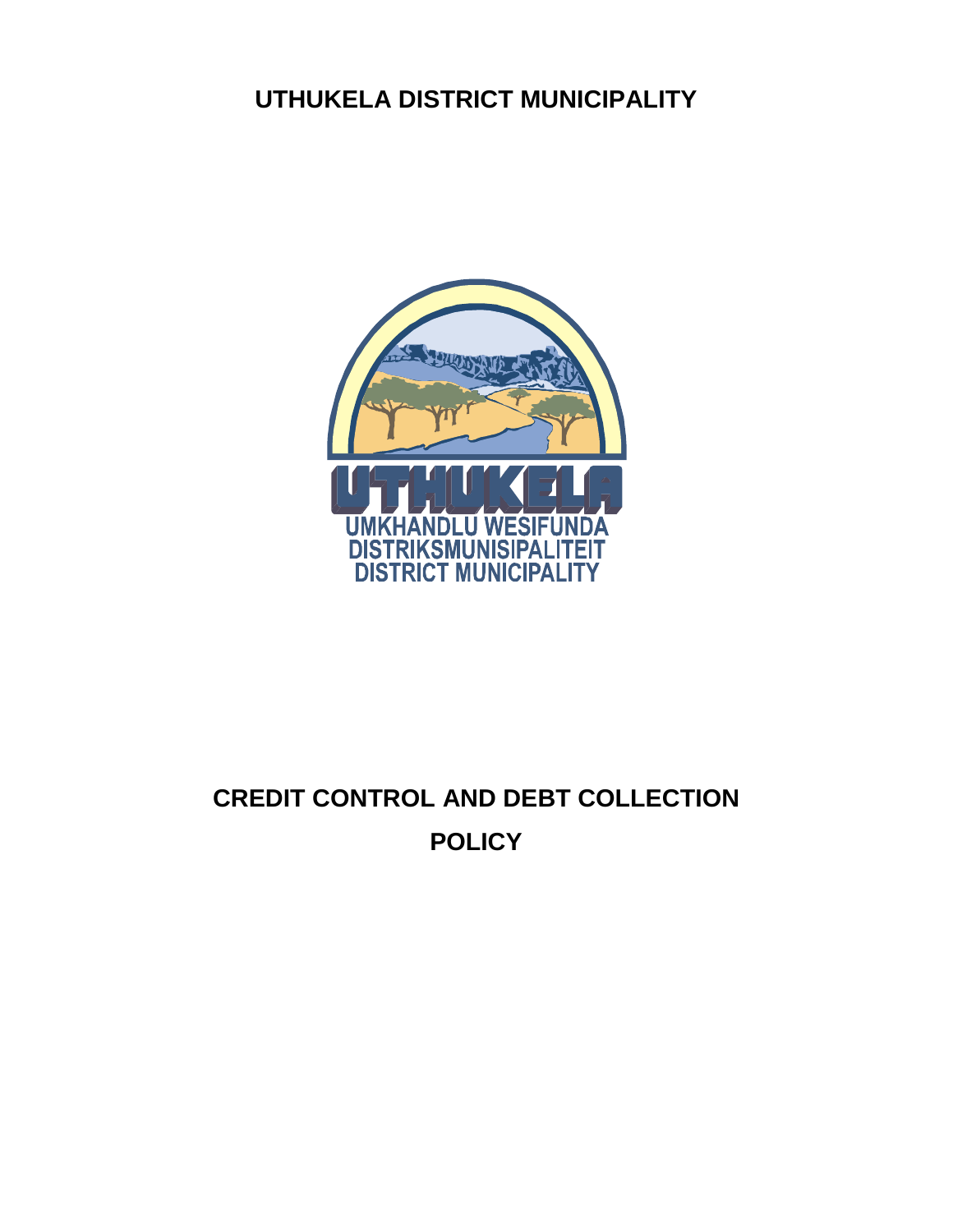# **INDEX**

|     |                                                           | <b>PAGE</b> |
|-----|-----------------------------------------------------------|-------------|
| 1.  | <b>Definitions</b>                                        | 3           |
| 2.  | <b>Service Agreements</b>                                 | 7           |
| 3.  | Accounts                                                  | 8           |
| 4.  | <b>Deposits</b>                                           | 8           |
| 5.  | Incentive discount                                        | 8           |
| 6.  | <b>Disconnections</b>                                     | 9           |
| 7.  | Agreements And Arrangements With Customers In Arrears     | 11          |
| 8.  | <b>Dishonoured Cheques</b>                                | 12          |
| 9.  | Allocation of Part-Payments And Appropriation of Deposits | 13          |
| 10. | Tampering and/or Theft Of Services                        | 13          |
| 11. | <b>Municipal Staff</b>                                    | 14          |
| 12. | Application for Special or Basic Tariffs                  |             |
| 13. | <b>Compliance Enforcement</b>                             | 15          |
| 14. | <b>Effective Date</b>                                     | 15          |
| 15. | <b>Policy Approval</b>                                    | 15          |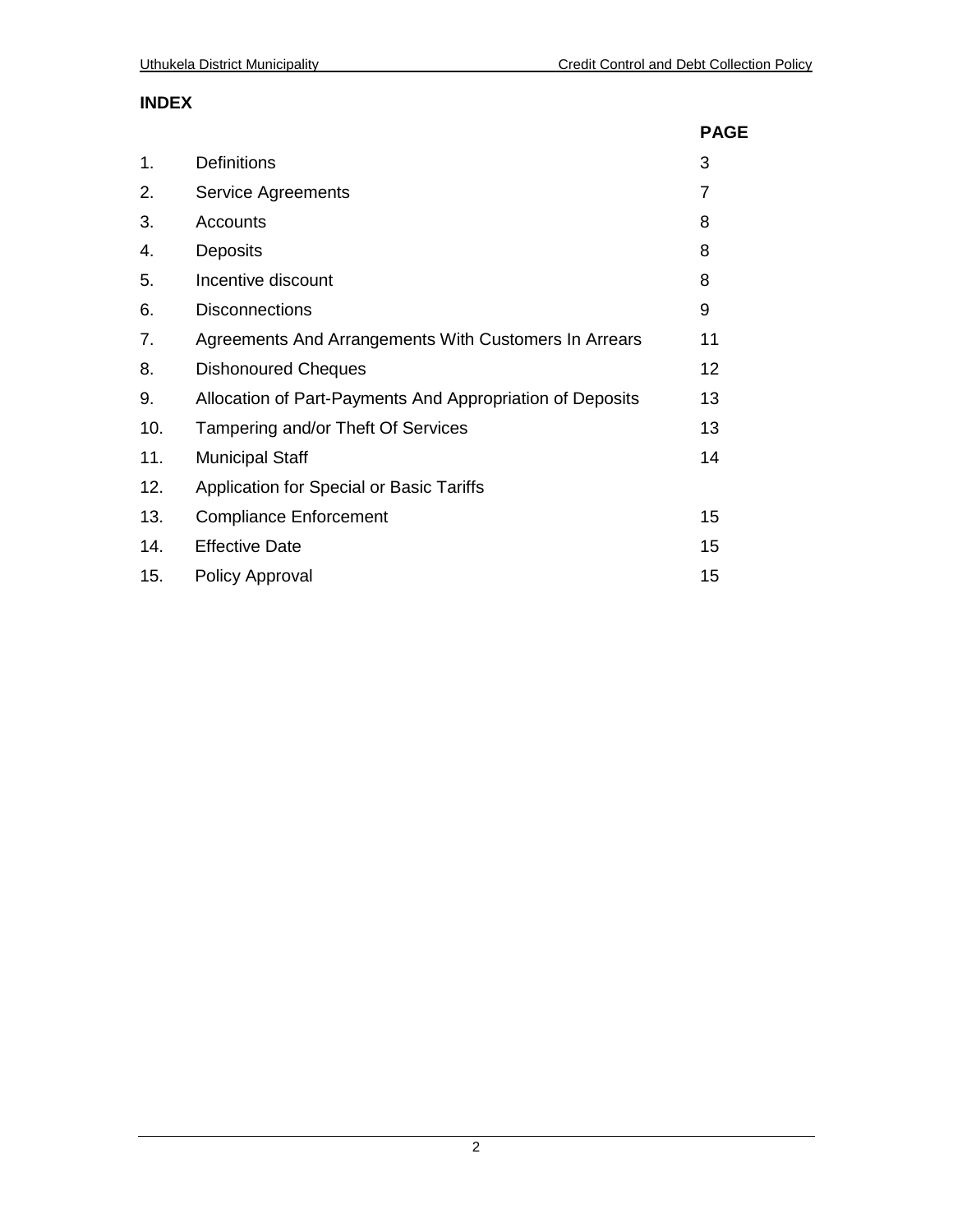#### **1.** DEFINITIONS

1.1. In these bylaws, unless the context otherwise indicates

*"bank guarantee"* means an unconditional undertaking by a registered financial institution whereby it guarantees a specified maximum amount to be paid if the principal debtor ("the consumer") fails to pay;

*"calculated amounts*" means the amounts calculated by the Chief Financial Officer to be due to the Council by a consumer in respect of the supply of the applicable municipal services for any period during which the exact quantity of the supply cannot be determined accurately for reasons beyond the control of the Chief Financial Officer, and shall be based on the average consumption figures, if available , for the service rendered to the customer over the three months immediately prior to any such period commencing or, failing the availability of such data, on the average consumption figures applicable to one or more properties of similar size and nature in the area in which the customer resides or carries on business;

*"Child headed household"* means a household where both parents are deceased and where all occupants of the property are children of the deceased and are all under the legal age to contract for services and are considered as minors in law by the state;

*"Chief Financial Officer (Strategic Executive Manager: [Finance])"* means the City Treasurer responsible for Council's financial affairs or any person duly authorised to act on behalf of such person;

*"consolidated account"* means one combined account for all municipal services, housing rents and installments, rates and basic charges payable, and "consolidated bill" has a corresponding meaning;

*"consumer"* means a customer;

3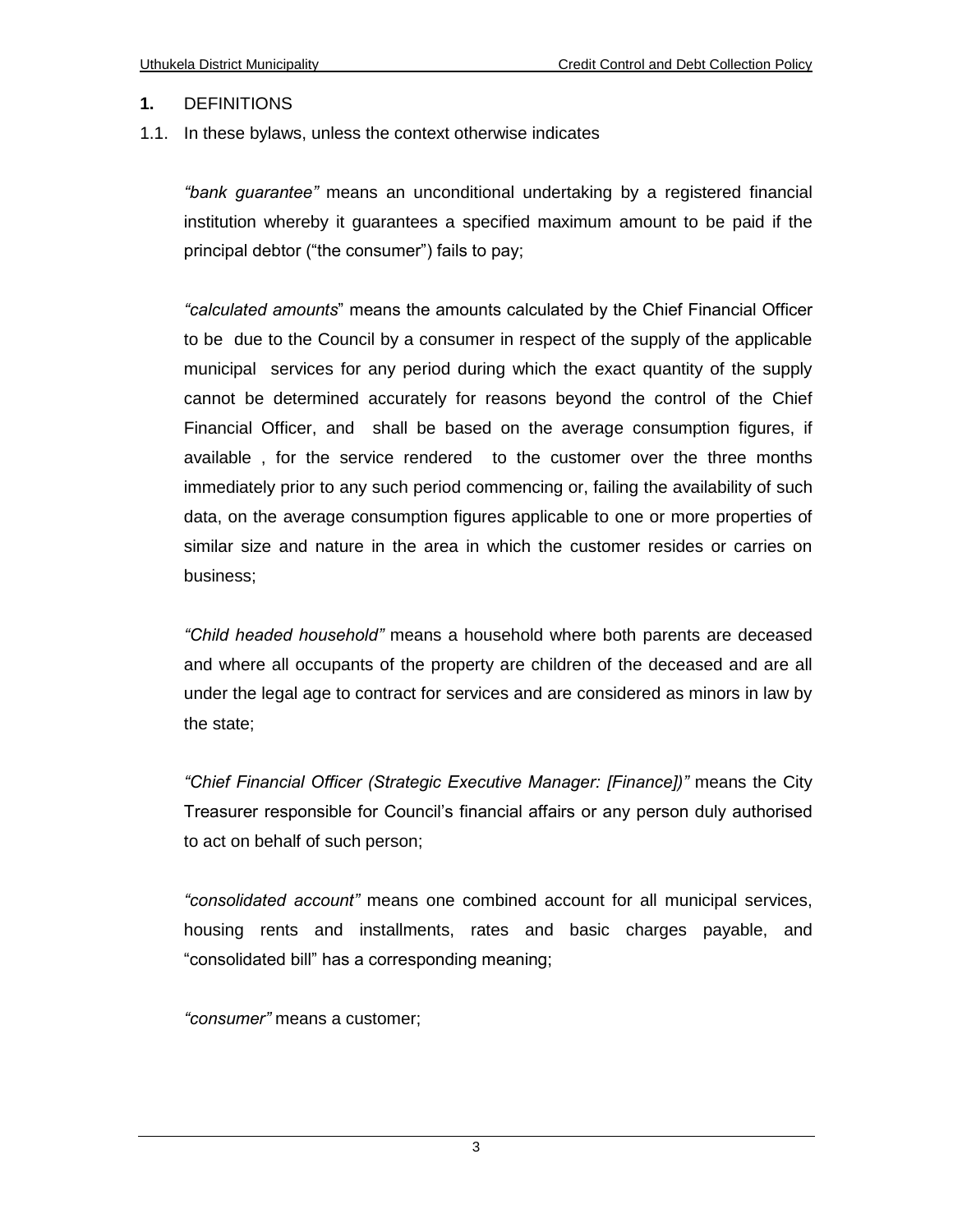*"conventional water meters"* means water meters, as the case may be, which are used to determine the supply of water and which are read on a monthly or other fixed interval basis;

"Child headed household" means a household where both parents are deceased and where all occupants of the property are children of the deceased and are all under the legal age to contract for services and are considered as minors in law by the state;

"consumption" means the ordinary use of municipal services, including water, sanitation for domestic or household purposes;

"Flat rate" means the standard charge imposed on customer accounts irrespective of the use of municipal services

*"Council"* means The Uthukela District Municipality and its successors in law and includes the Council of that municipality or its Executive Committee or any other body acting by virtue of any power delegated to it in terms of legislation, as well as any official to whom the Executive Committee has delegated any powers and duties with regard to these bylaws;

*"customer"* means any person to whom a service is, or has been, rendered by the Council and includes an occupier;

*"deposit"* means a minimum sum of money specified by the Chief Financial Officer and payable by the consumer to the Municipality prior to occupation of the property or prior to the date on which services to the property are required;

*"due date"* means, in the absence of any express agreement in relation thereto between the Council and the customer, the date stipulated on the account and determined from time to time as the last date on which the account shall be paid;

*"existing customers"* means customers who have already entered into an agreement for the supply of municipal services;

4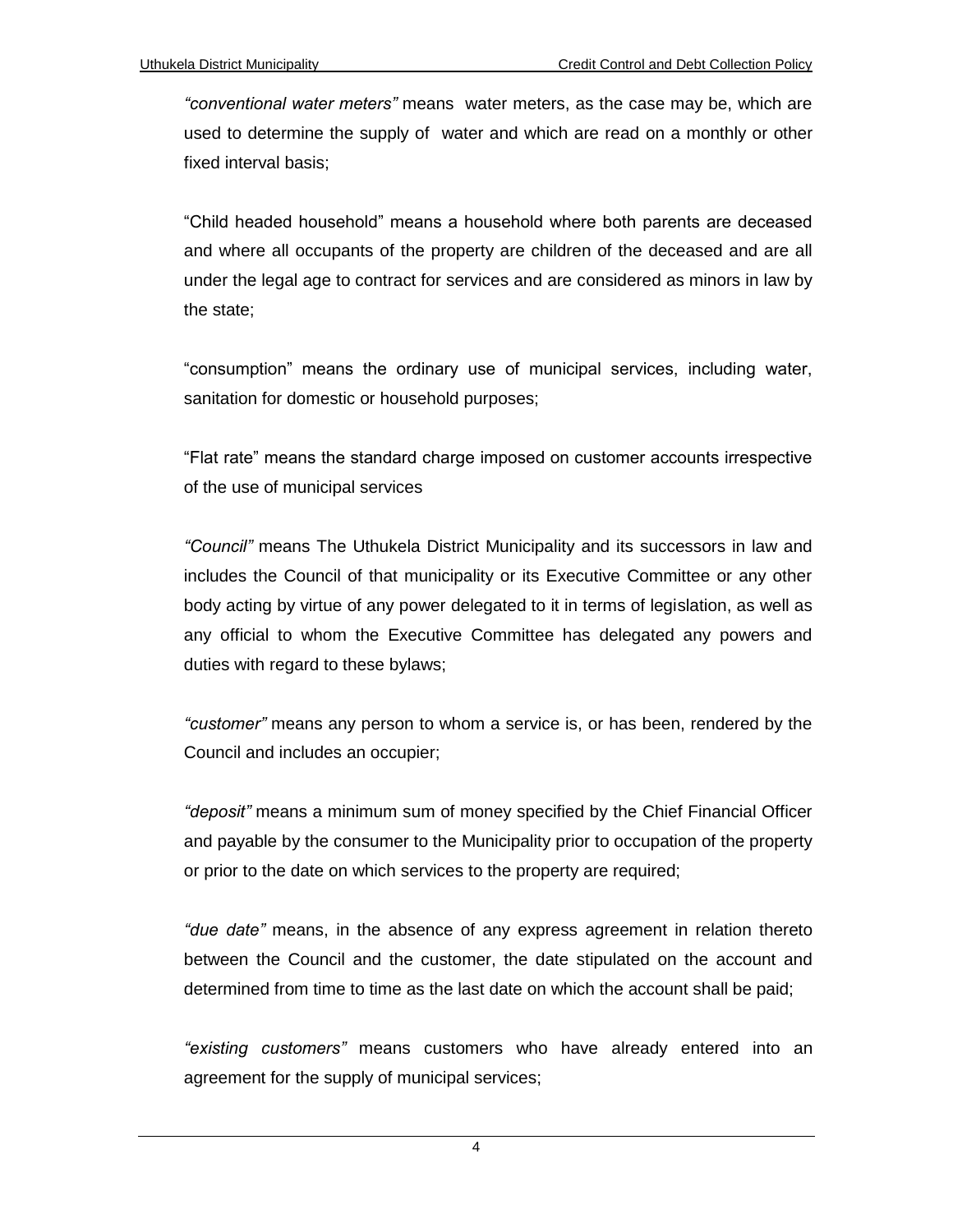*"financial year"* means the period starting from 1 July in a year to 30 June the next year;

"free basic water" means the maximum amount, volume or consumption of water determined by resolution of the Council from time to time that will be provided free of charge as reflected in the Council's Tariffs;

"income level" means the total, combined income, from any source whatsoever, of the residents, tenants, owner and/or all occupiers of a property, as determined according to national policy and guidelines and reflected in the Council's Tariffs;

"Indigents – Automatic" means owners and/or occupiers of residential property where the combined municipal value of the land and buildings or the vacant land value of such property is equal to, or less than, the values determined by resolution of the Council or households where verified total gross monthly income of all occupants over 18 years of age does not exceed the amount determined by Council per month i.e. two current monthly social assistance grant payable per person by the Department of Social Development;

Any household which is responsible for the payment of services and rates, earning a combined gross income equivalent to or less than two times the Government pension grant as prescribed by the National Department of Social Development or in line with the National Indigence Framework issued by the Department Local Government (DLG), who qualify, according to the policy, for rebates/remissions or a services subsidy. The said criteria hereof include pensioners, the unemployed and child-headed families who are unable to fully meet their obligations for municipal services consumed and property taxes on their monthly accounts. Any other Government grants received by such households will not be considered as additional income.

"Indigents – Application" means a resident in charge of a household and who is responsible for payment of municipal charges and whose combined household income is equal to or less than the amount as determined by the Council to qualify for indigent status and has made application to the Council and is accepted to be classified as an indigent;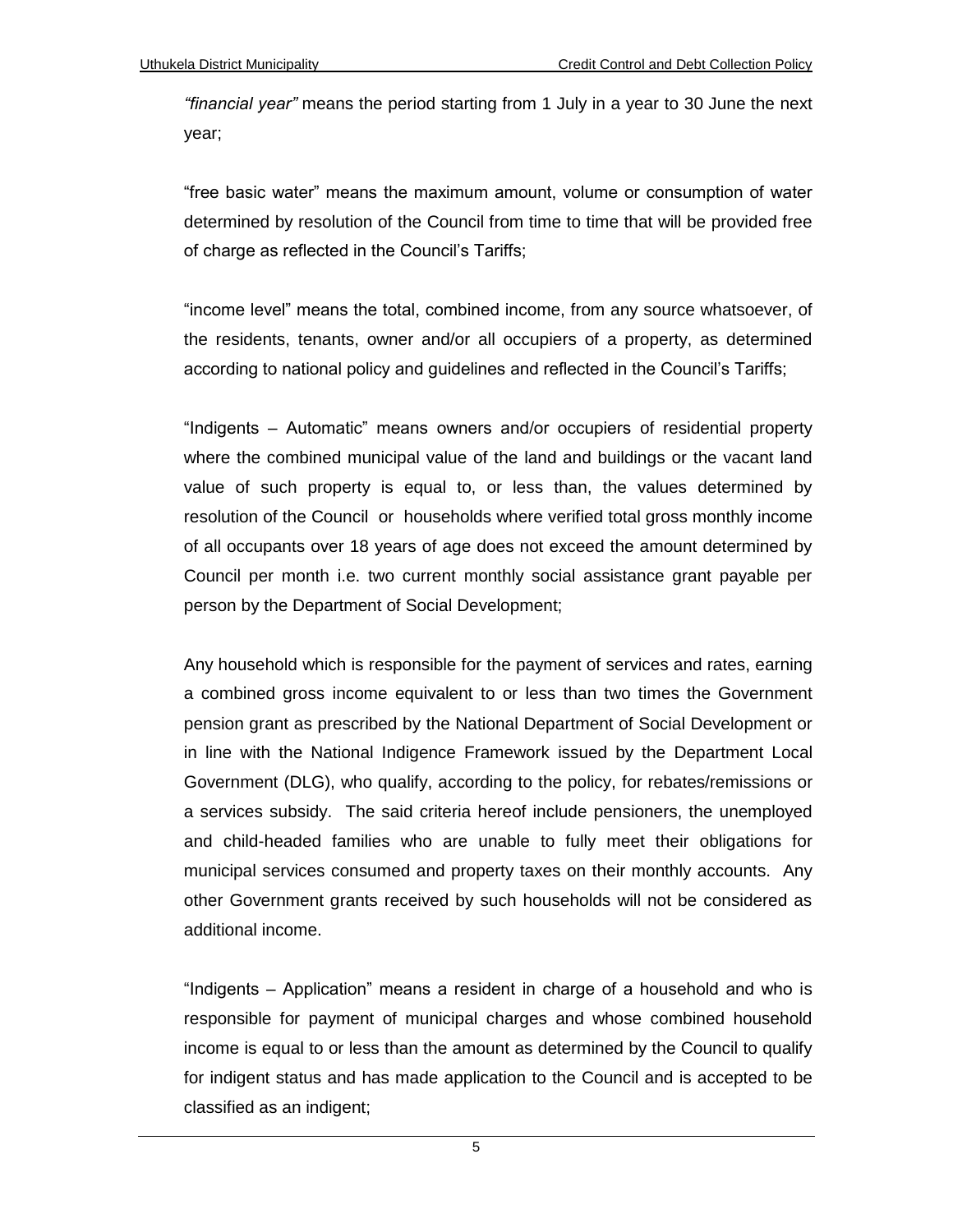*"meter audits"* means an investigation to verify the correctness of the consumption and supply of water;

"municipal value" means the total combined value of land and buildings on a property, as reflected in the municipal valuation roll;

*"municipal services"* means any services provided by the Municipality, available or applied for, or provision made for any service, for which it is entitled to charge a fee or formulate a tariff, payable by a customer or user, thereof;

*"normal office hours"* means the hours when the Chief Financial Officer's offices are open to the public from Mondays to Fridays, excluding public holidays; "occupier" includes any person in actual occupation of a property without regard to the title under which he/she occupies, if any;

"owner" means the person in whom from time to time is vested the legal title to the property.

*"service accounts"* means accounts in respect of electricity and/or water consumption;

*"service agreement"* means an agreement for the consumption of electricity and/or water;

"sewage charge" means the monthly charge levied by the municipality for the disposal of domestic sewage;

*"terminated account"* means (a) the final account for services after the customer has left the premises, whether or not the customer has given notice to terminate the supply of service; or (b) the final account for services if the customer has contravened service provisions of the municipal bylaws;

*"variable flow-restricting device"* means a device that is coupled to the water connection that allows the water supply to be restricted or closed;

6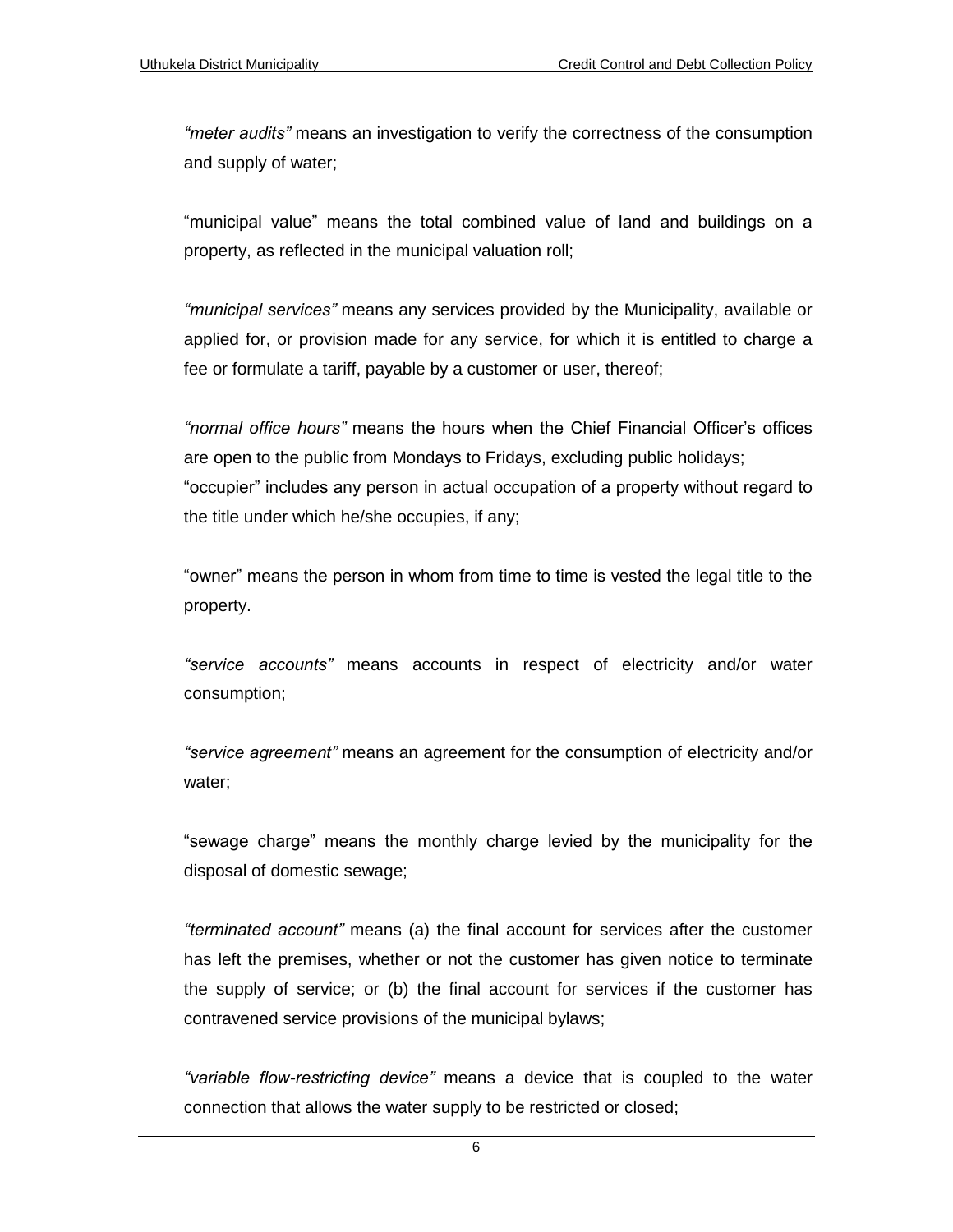*"visitation fee"* means the fee charged for attendance and/or disconnection/reconnection of water supply when the supply has been disconnected due to nonpayment, which fee shall be determined periodically by the Council and shall form part of the municipal tariff of charges;

*"voluntary garnishee order/emoluments order"* means a court order for the deduction of an amount of money from the salary or other income of a customer.

# **2.** SERVICE AGREEMENTS

- 2.1. Before being provided with water and/or other customer services, and prior to taking occupation of premises, every customer shall enter into a service agreement with the Council in which, inter alia, the customer agrees that the water and/or other services, supplied by either the Prepaid or Credit meter systems, may be used for credit control purposes to collect arrears in respect of all outstanding debt and shall include rates if the customer is the owner of the property.
- 2.2. Where a consumer has failed to enter into a service agreement with the Council, water shall be restricted or disconnected, as the circumstances may require, until such time as a service agreement has been entered into and the applicable deposits have been paid. Such consumer is liable for the calculated amounts.
- 2.3. Where municipal services are used/consumed or made use of, and the owner, tenant, or occupants of a property, have not entered into nor completed an agreement for such services, the owner responsible for the payment of rates on the property shall be billed for the metered consumption and all municipal service charges applicable to the property.
- 2.4. The municipal services used, where the property owner or legal occupant is the beneficiary in the suburb or area declared as flat rate area as resolved by Council, the responsibility to pay the bill lies with the consumer of course at the flat rate.
- 2.5. The service agreement shall indicate that transfer of the property may not be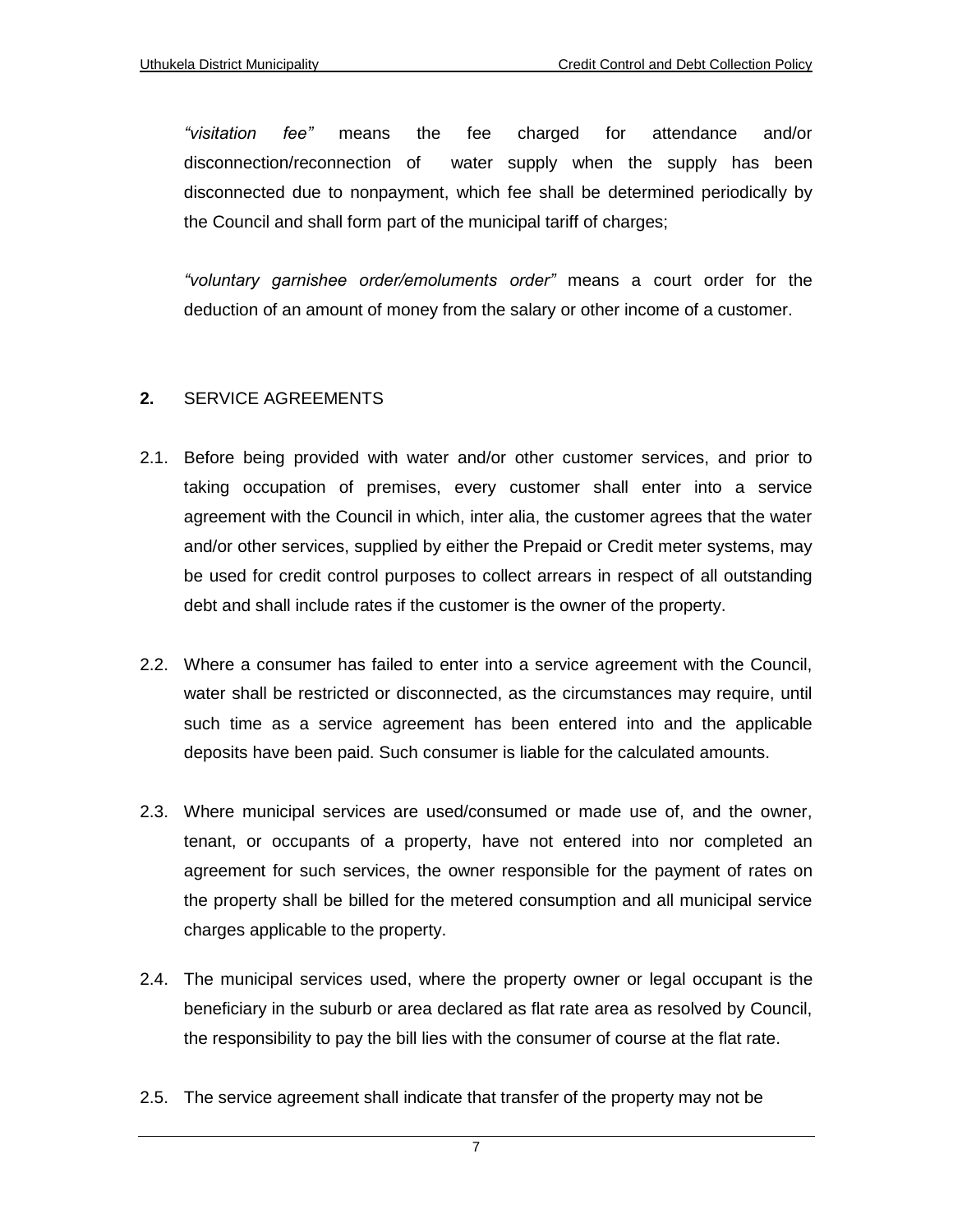registered until the Municipality issues a certificate which certifies that all amounts due in connection with that property for municipal service fees, property rates and other municipal taxes, levies and duties during the two years preceding the date of application for the certificate, have been fully paid.

# **3.** ACCOUNTS

- 3.1. The Council shall bill the inhabitants of, and property owners and property occupiers within its area for municipal services supplied or available to them by the Council, at regular intervals or as prescribed by law. All applications (irrespective of whether is a legal owner or not) shall be considered based on credit worthiness and necessity to access basic water. The Council shall open services accounts where customers failed to do so as required by law.
- 3.2. The customer shall also be liable for, sewerage charges.
- 3.3. The Council shall post the consolidated account to the customer at the address notified and preferred by each customer. Settlement or due dates will be as indicated on the statement. Any change of address becomes effective only when the notification of the change is received and acknowledged by the Council.
- 3.4. The consumer shall, in writing, notify the Council of any change of address, including an e-mail address, and contact details. Notwithstanding the fact that a customer has not received an account as a result of his failing to notify the Council of his change of address or due to delays on the part of external service providers, the customer is nevertheless liable for payment of such account.
- 3.5. The customer shall pay, in full, the account rendered, on or before the due date. Failure to comply with this section shall result in debt collection action being instituted against the customer, and interest at 10%, may be charged from the date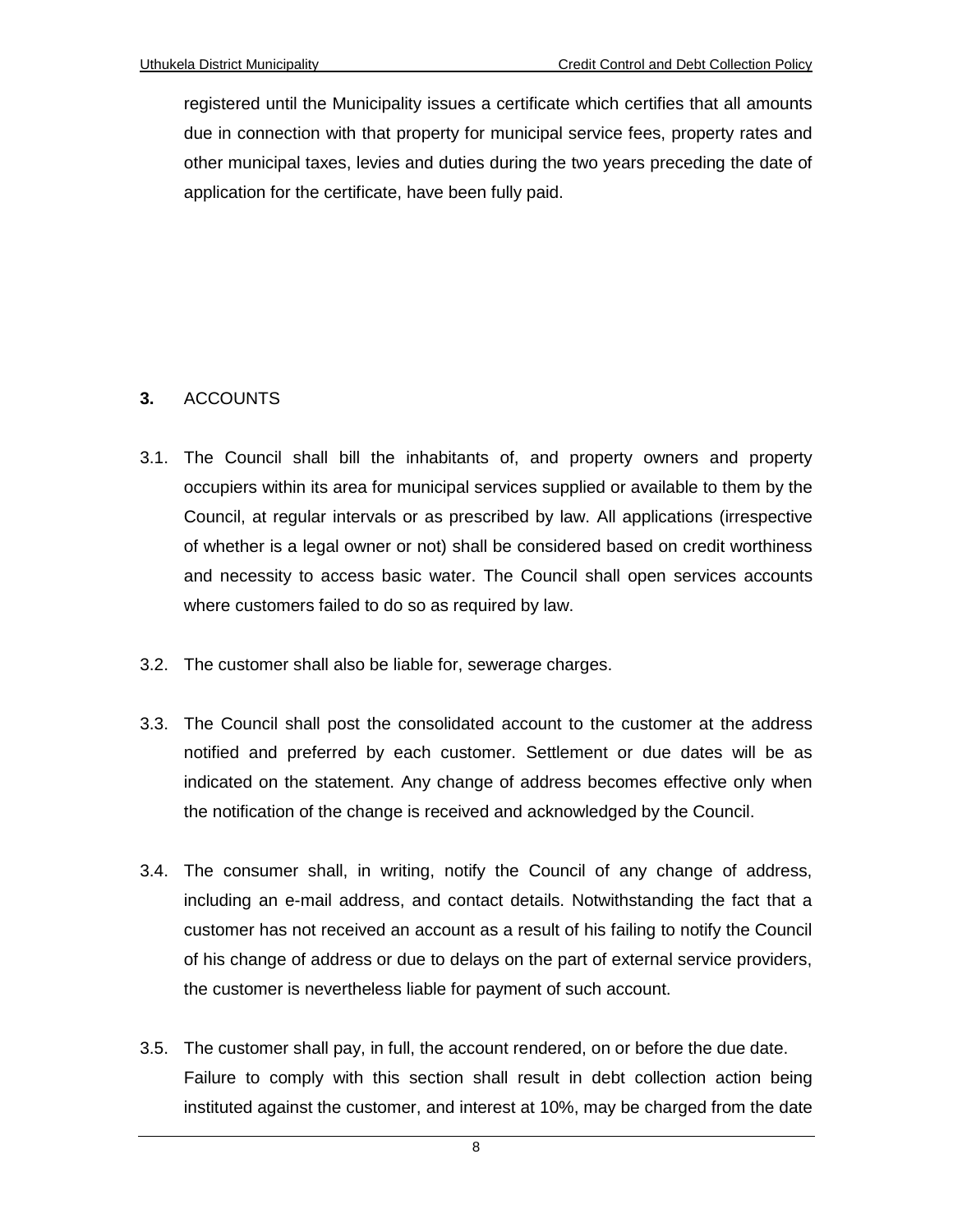upon which the amount of the account was due for payment. However the Council has approved that any debt older than three years (prescribed debt) be interest free, in other words not to bear interest charges.

- 3.6. All payments received by the Chief Financial Officer shall be allocated to the services listed below in the descending sequence indicated where interest is deemed allocated first:
	- a) Interest
	- b) Other Sundry debtors (miscellaneous)
	- c) Sewage
	- d) Water
- 3.7 The Council authorized water account opening on behalf of property owners who failed to do so within reasonable period, since ownership changed.
- 3.8 A customer, or owner, shall not be entitled to allocate any payment made to any portion of the total debt due to the Council.

# **4.** DEPOSITS AND ADMINISTRATION FEES

- 4.1. Subject to Subsections (4) and (5) hereof, the calculation for deposits shall be based on two months' consumption of metered services together with any charges for other municipal services, or a minimum amount specified by the Chief Financial Officer.
- 4.2. In determining the deposit described in Section 4(1), the Chief Financial Officer may differentiate between areas to give cognisance to differences in service standards and usage.
- 4.3. The Chief Financial Officer may re-assess customer deposits for new commercial and industrial customers three months after the initial deposit date and may, as a result of this reassessment, require an additional deposit from any such customer.
- 4.4. The Chief Financial Officer may review deposits annually or when a customer's service is either disconnected or restricted as a result of non-payment and may if deemed necessary as a result of this review increase the deposit.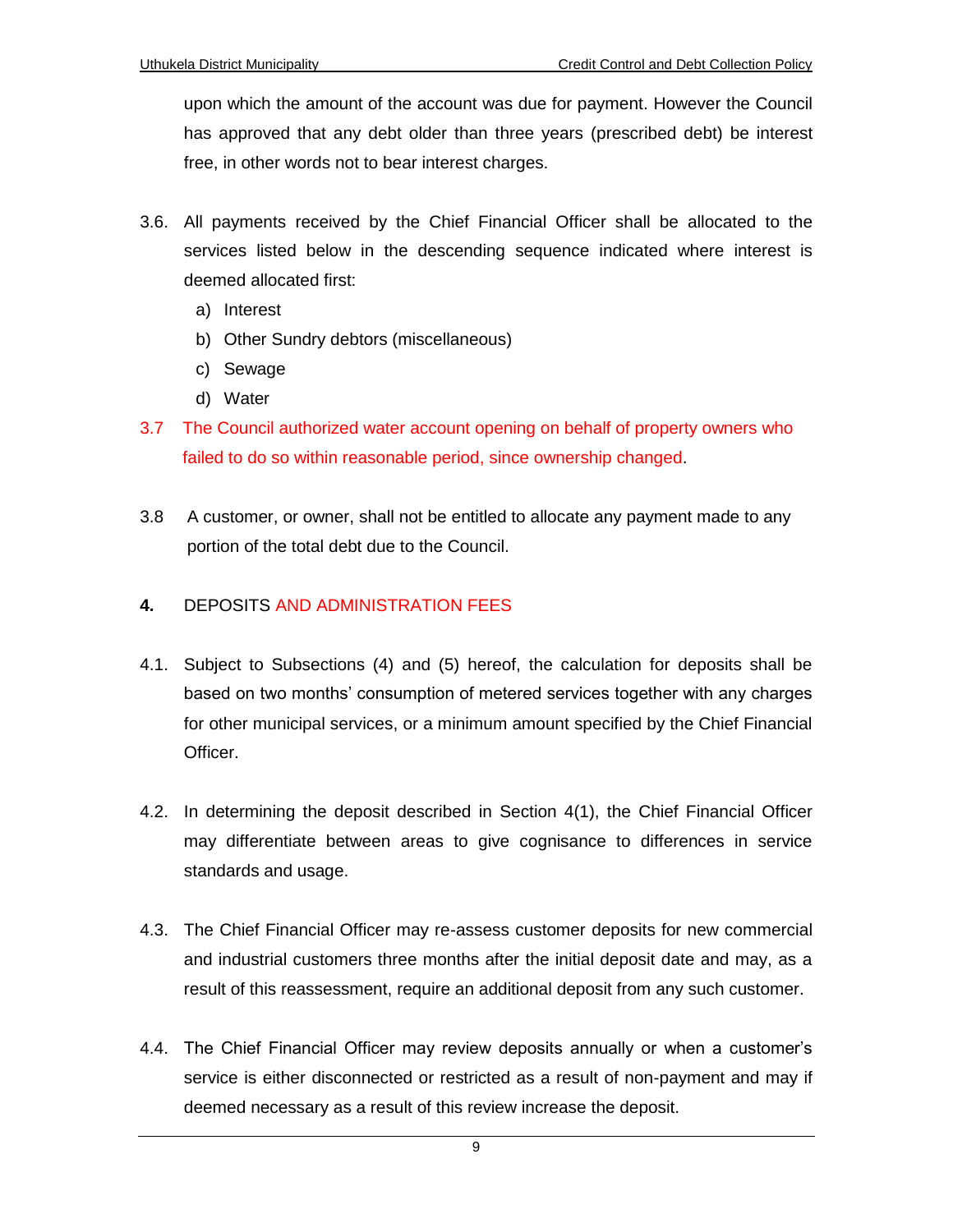- 4.5. Should the customer's services be disconnected twice during any twelve month period due to non-payment, the customer's deposit shall be adjusted the following month to conform with Section 4(4).
- 4.6. The outcome of this review shall be communicated to the customer in the event of any variation in the deposit arrangements being required. Should the deposit mentioned in Section 4(2) or 4(3) be found to be inadequate, the customer may make arrangements with the Chief Financial Officer for the payment of the additional amount within a period of three months.
- 4.7. All service accounts opened by Council shall be charged administration fees as set in the tariffs instead of the deposit. Subsequently charge deposits as the customer become more risky due to unpaid arrears, when disconnection are done. In the tariffs these deposits are referred to as additional deposits
- 4.8. All deposits shall be paid at least two days prior to occupation of the property or prior to the date on which the services are required, if not required on date of occupation. Failure to comply with this bylaw may result in a delay in the connection of services and the Council shall not be liable for any loss or prejudice suffered by a customer as a result thereof.

# **5. INCENTIVE DISCOUNTS**

The Council has approved,

- 1. The 1/3 write-off on consumer/households accounts as follows:
	- 1/3 of the total debt to be paid up front;
	- 1/3 to be written off by Council; and the balance of
	- 1/3 to be paid over 12 months maximum period plus current charges (arrangement to be signed between Council and customers)

The Council will effect this on basis of budget availability, businesses are not catered on the above provision, however arrangements are open to all customers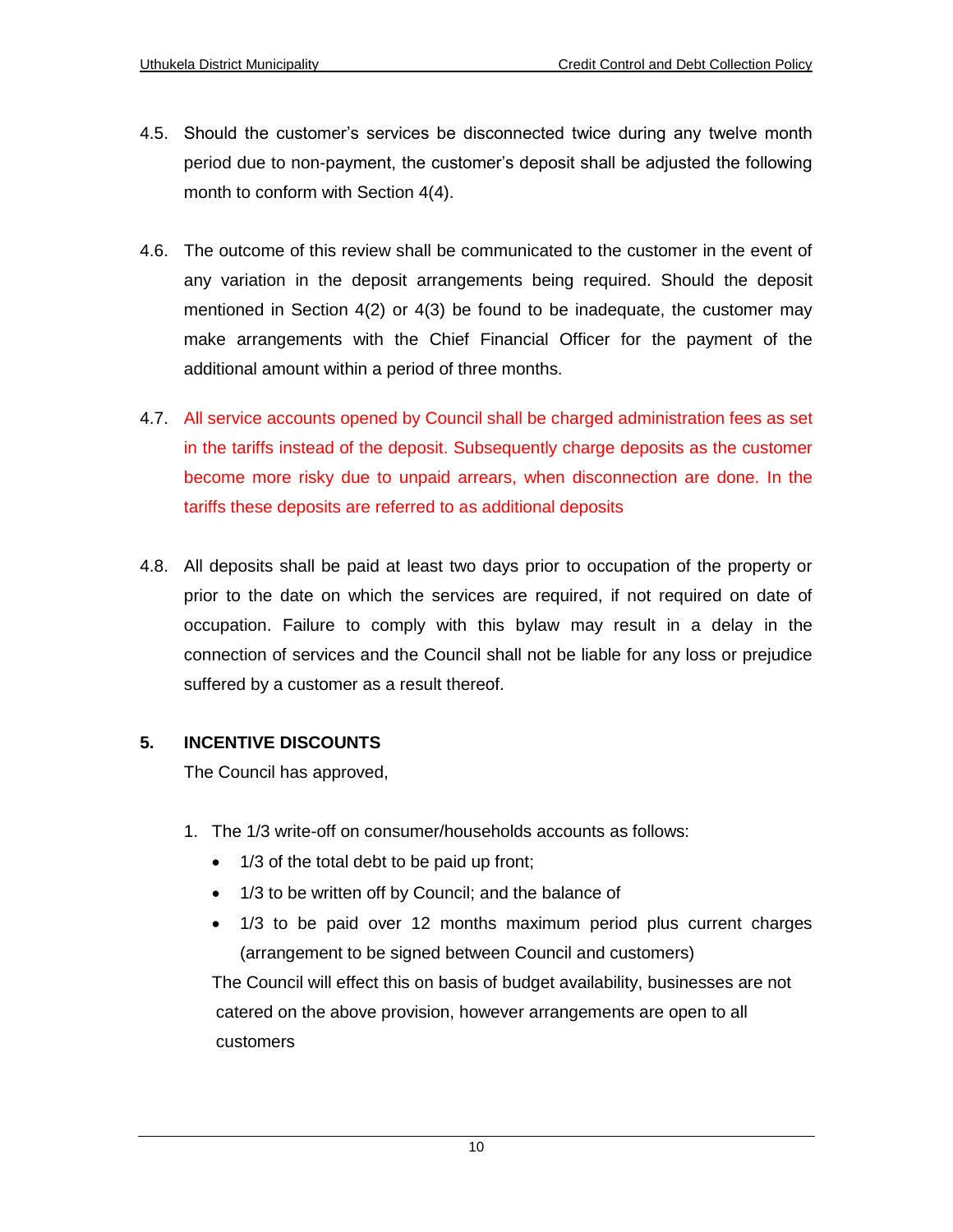2. The 50% discount to all consumer categories with strict terms and conditions pertaining to the duration as may be specified. The Council shall decide on the duration over which this will have to run in a specified financial year. When 50% incentive is actively running the one on paragraph 1, will be on hold as they can never run concurrently!

# **6. DISCONNECTIONS**

- 6.1. The Council shall not be obliged to issue any final request notices or other reminders to customers whose accounts are in arrears, prior to disconnection.
- 6.2. The consolidated account shall reflect a warning message which shall be deemed to be proper and sufficient notification to the customer that his services may be disconnected or restricted unless payment is received on or before the due date.
- 6.3. In the event that full payment of the consolidated account, including any accumulated arrears, is not received on or before the due date, the water supply shall be disconnected/restricted, unless a formal acknowledgment of debt has been signed by the customer and the necessary arrangement for an extension of payment has been approved by the Chief Financial Officer.
- 6.4. Although a customer might have concluded satisfactory credit arrangements in terms of Section 6, the Council is not obliged to effect a reconnection of services on the day that payment is received but shall do so as soon as possible after such arrangements have been approved by the Chief Financial Officer.
- 6.5. Where a customer's services are disconnected, the customer shall be charged for all costs related to notices, the restrictions or disconnection and reconnections fees, will be determined by tariffs approved by the Municipal Council and will be payable by the customers.
- 6.6. Where a customer's account and/or service agreement has been terminated and is in arrears and no credit arrangement has been entered into, the Council may at the customer's cost proceed to collect such amount as is outstanding and due.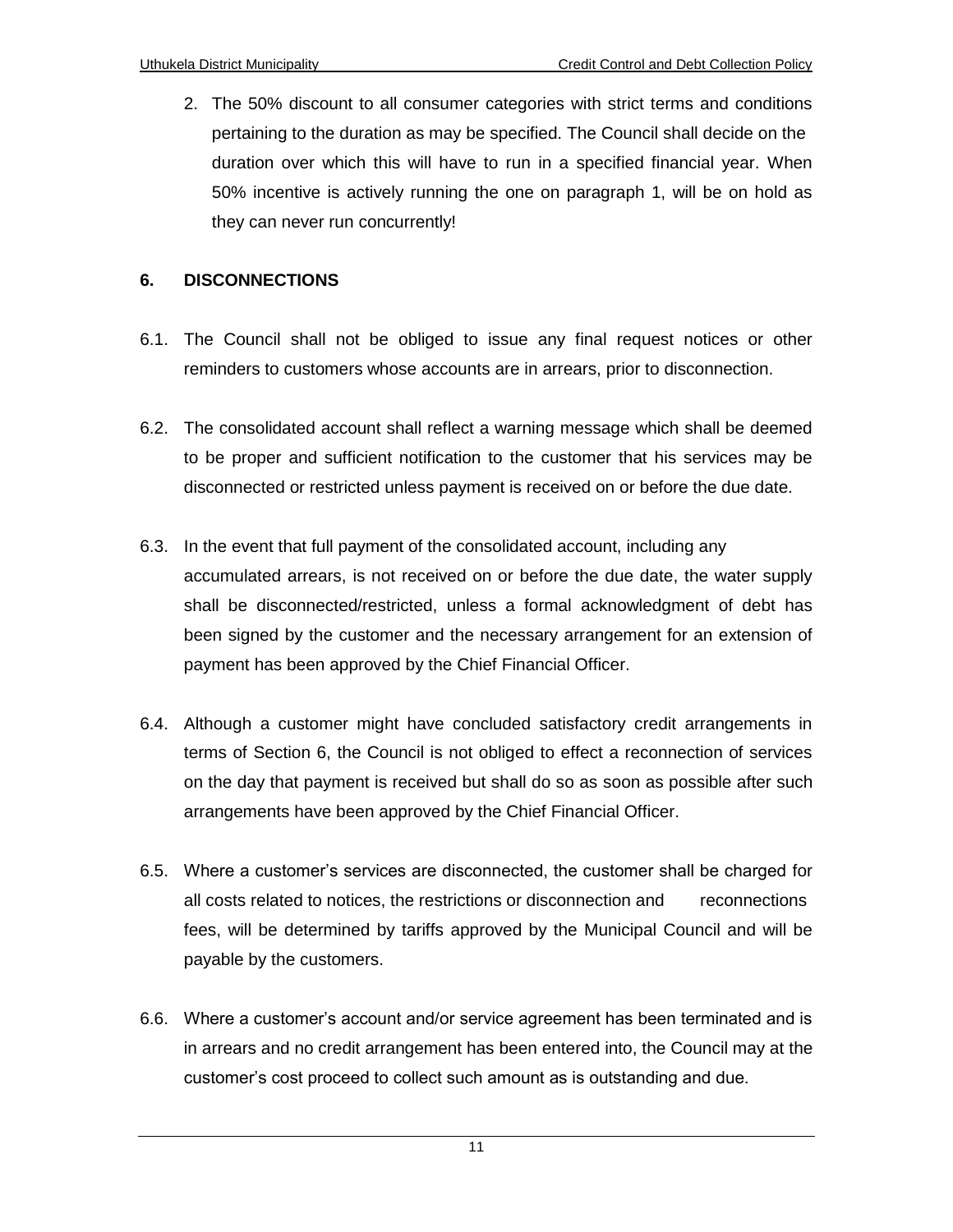6.7. Where a customer or owners account is in arrears and whether the service agreement is terminated or not, and no credit arrangement for the settlement of any outstanding debt has been entered into, and whether the services to the property have been disconnected / restricted or not, the Council may implement debt collection measures for recovery of debt, if it is deemed by the Chief Financial Officer to be in the best interests of the Council to do so.

#### **7. AGREEMENTS AND ARRANGEMENTS WITH CUSTOMERS IN ARREARS**

- 7.1. The Chief Financial Officer is authorised to enter into agreements with customers in arrears with their accounts and to grant such persons extensions of time for settlement of the amounts due to Council.
- 7.2. Where a customer in arrears is a business concern, a minimum of 50% of the total overdue amount, as an initial payment, shall be paid, and the balance of the account shall be paid in equal installments over a maximum period of twelve months. Such an arrangement shall automatically include a condition that any future monthly current accounts shall be paid on or before their respective due dates. In respect of business or commercial consumers who are in arrears, interest will be raised in terms of Section 3(5).
- 7.3. Where a customer is a state organ or trust, a minimum of 30% of the total overdue amount, as an initial payment shall be paid and the balance then in equal instalments over the maximum period of 12 months. The amount of arrears under arrangement should not bear interest unless the arrangement terms are infringed thus leading to cancellation.
- 7.4. Where a customer is an organization other than all those mentioned in the above paragraphs (7.2 and 7.3), a minimum of 15% of the total overdue amount, as an initial payment shall be paid and the balance then in equal instalments over the maximum period of 12 months. The amount of arrears under arrangement should not bear interest unless the arrangement terms are infringed thus leading to cancellation.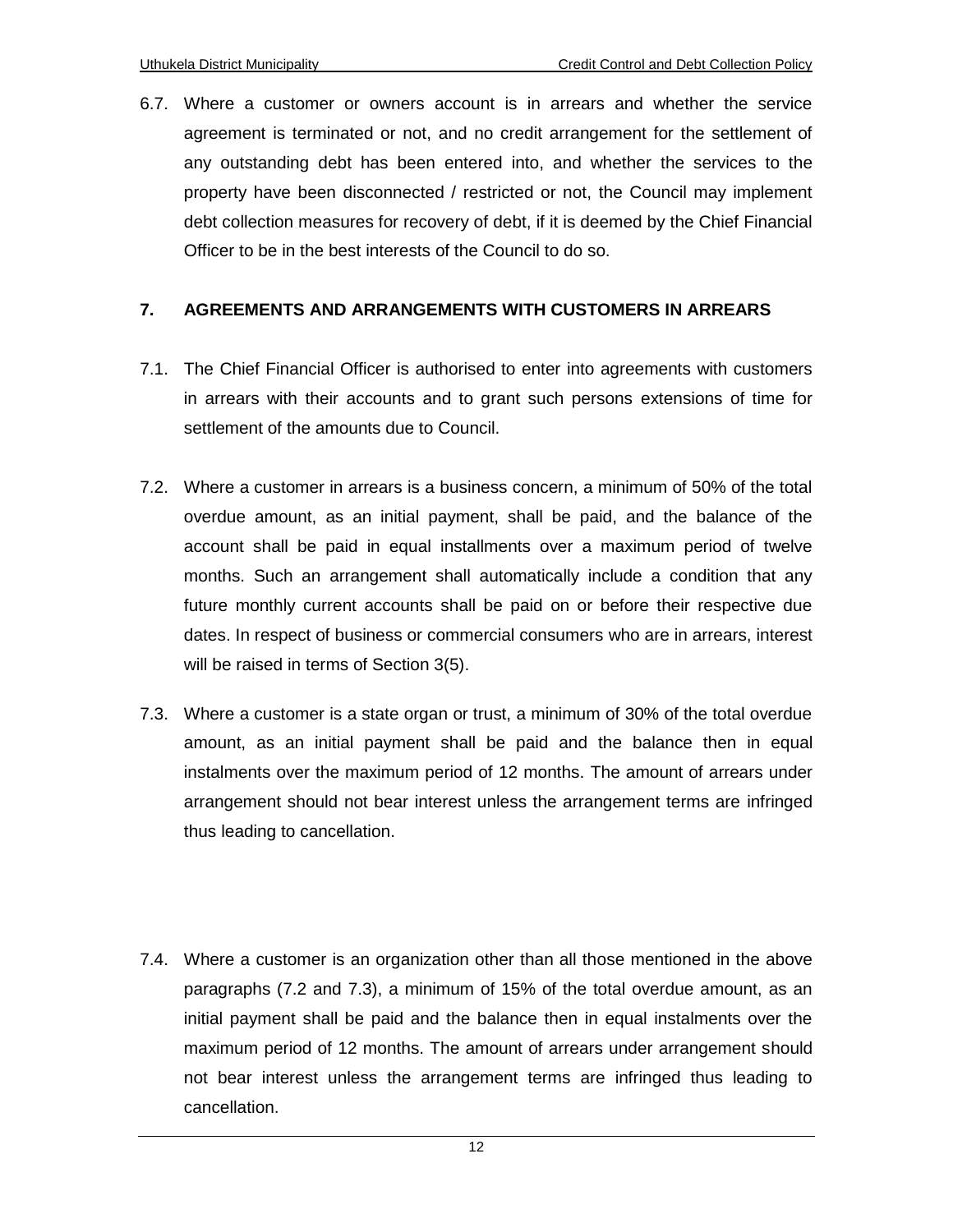- 7.5. In respect of domestic consumers, 10% of the total overdue balance or as an initial payment, shall be paid, and the balance of the account in equal installments over a maximum period equal to the number of months that the outstanding amount has accumulated. Such an arrangement shall automatically include the condition that any future monthly accounts are paid by due date. Notwithstanding the provisions of Section 3(5), domestic consumers who honour their agreements and arrangements to pay, will not be charged interest from the date of the agreement on municipal service arrears, with the exception of rates arrears where statutory provisions may apply. Should they default on their credit extension for whatever reason, interest shall be raised from the date of default on the full outstanding debt in terms Section 3(5) of these bylaws.
- 7.6. A customer who fails to comply with any credit arrangement shall not be permitted a further arrangement or extension of time for payment and shall have his services terminated, but a customer who brings his credit arrangement up to date by an immediate payment shall have his services reconnected as soon as is practically possible.
- 7.7. Further, a customer who fails to comply with any credit arrangement shall have his service agreement terminated, services disconnected, and his deposit and interest on any outstanding amounts set off against any arrear debt. Any outstanding balance shall then be handed over for debt collection subject to the provisions of Section 5(7).
- 7.8. Only debtors with positive proof of identity or an authorised agent with a Power of Attorney shall be permitted to enter into an Acknowledgment of Debt agreement with the Council.
- 7.9. Where a debtor is a close corporation, trust, or a company, the person who signs an acknowledgment of debt on behalf of such close corporation, trust or company, shall produce written proof that he is authorised to sign such acknowledgment on behalf of all members and/or directors of the close corporation, trust, or the company.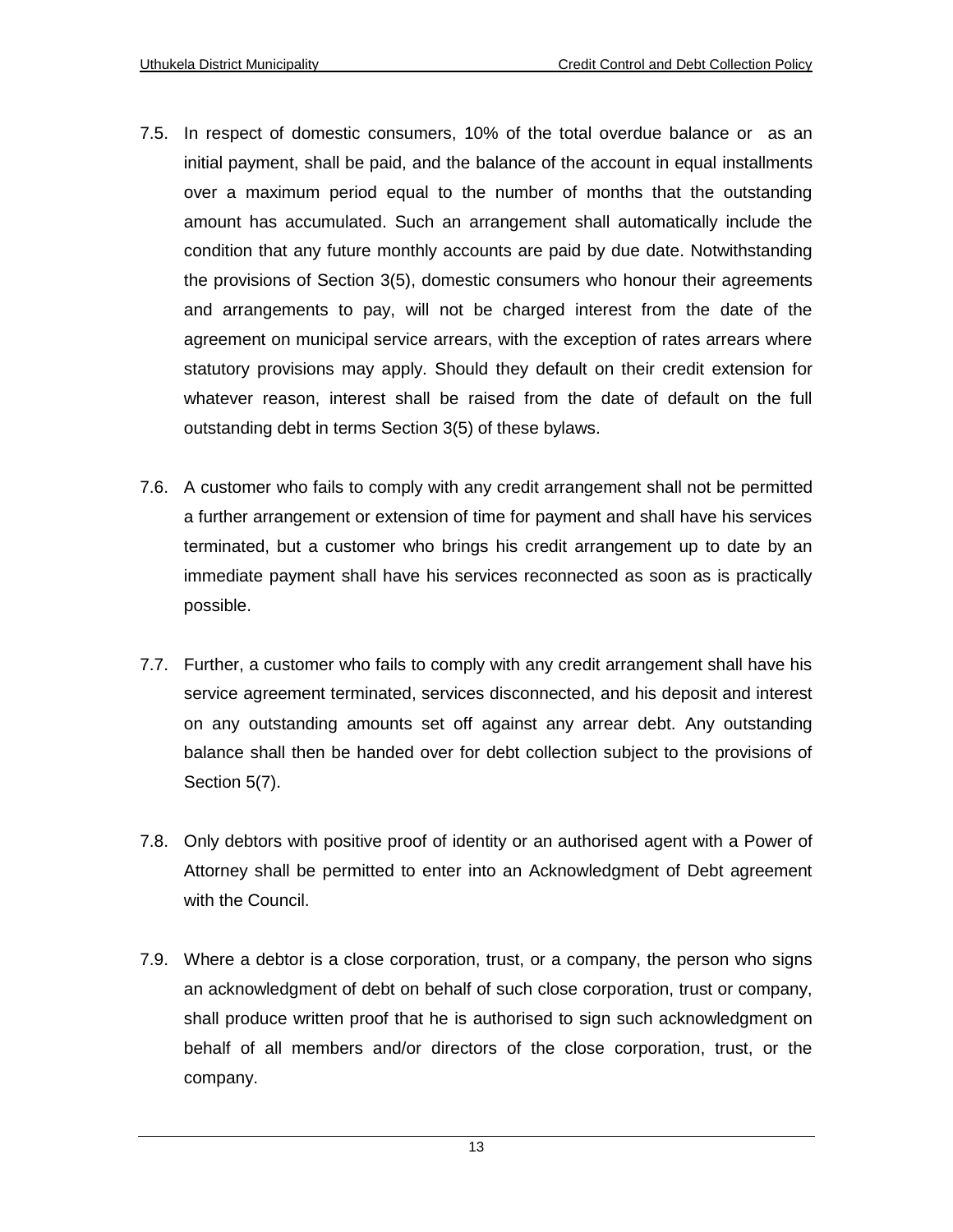- 7.10. An Acknowledgment of Debt agreement shall contain all arrangements for paying off arrear accounts, which may include interest. One copy of the agreement shall be handed to the customer and another filed with the Chief Financial Officer.
- 7.11. In instances where a customer is employed, the Council may obtain a voluntary garnishee order or emoluments attachment order.
- 7.12. Where any debt has arisen as a result of the Council having applied an incorrect charge and/or tariff, the consumer may arrange to pay the debt over a maximum period equivalent to the period over which the incorrect charge was applied.
- 7.13. In the event of the customer unable to raise the minimum required, a delegated official (*the Manager Revenue Services in this case*) shall grant an alternative solution that benefit both the customer (*human basic need*) and the municipality (revenue collections). A substantive evidence (*status report*) from the authorized financial institutions may be the minimum required confirmation on behalf of the customer.

# **8. DISHONOURED CHEQUES**

- 8.1. The Council shall, at the earliest opportunity, be entitled to disconnect or restrict, as the case may be, the water supply of a customer who has offered a cheque as payment for municipal services if such cheque is for any reason returned or dishonoured by the financial institution on which it is drawn.
- 8.2. A customer tendering a cheque referred to in Section 7 (1) shall be responsible for all administration charges and bank fees as determined by Council as a result of such transaction.
- 8.3. A customer who has offered three dishonoured cheques in any 12 month period shall not be allowed to make further payments by cheque for a period of at least one year, though a bank guaranteed cheque may be accepted by the Chief Financial Officer.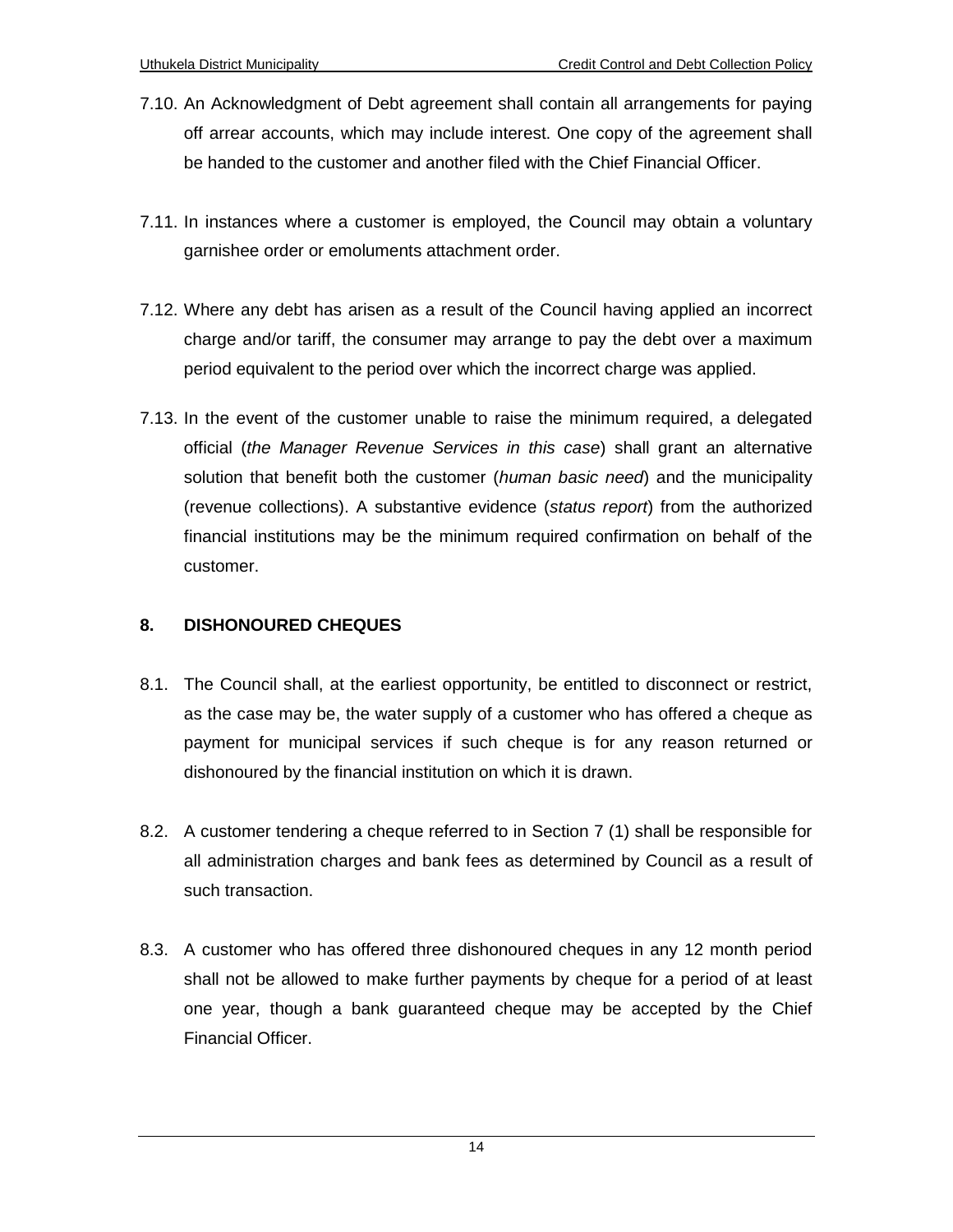#### **9.** ALLOCATION OF PART-PAYMENTS AND APPROPRIATION OF DEPOSITS

- 9.1. If an accountholder pays only part of any municipal account due, the Accounting Officer shall allocate such payment as follows:
	- a) Firstly, to any unpaid charges levied by the Municipality in respect of unacceptable cheques, notices, legal expenses and reconnections or reinstatements of services in respect of the account or property concerned;
	- b) Secondly, to any unpaid interest raised on the account;
- 9.2. This sequence of allocation shall be followed notwithstanding any instructions to the contrary given by the accountholder.

#### **10. TAMPERING AND/OR THEFT OF SERVICES**

- 10.1. In respect of water services, if tampering of any nature or theft of such services is identified, fines will be imposed on customer accounts. The applicable fines will be included on annual approved tariffs per financial year. If the tampering continues after all fines have been imposed restrictions will be effected. In addition, the customer's service agreement with the Council may be cancelled and the customer's deposit may be offset against any amounts owed to the Council.
- 10.2. If the restricted water supply is tampered with or any variable flow-restricting device removed, the water supply may be discontinued, the service connection removed and the customer's service agreement with the Council may be cancelled. The customer's deposit may be offset against any amounts owed to the Council.
- 10.3. All amounts owing by the customer must be paid prior to any services being reconnected and a new services agreement being entered into together with the required deposit.
- 10.4. The Municipality reserves the right to lay criminal charges and to take any other legal action against both vandals and thieves.
- **11.** MUNICIPAL STAFF